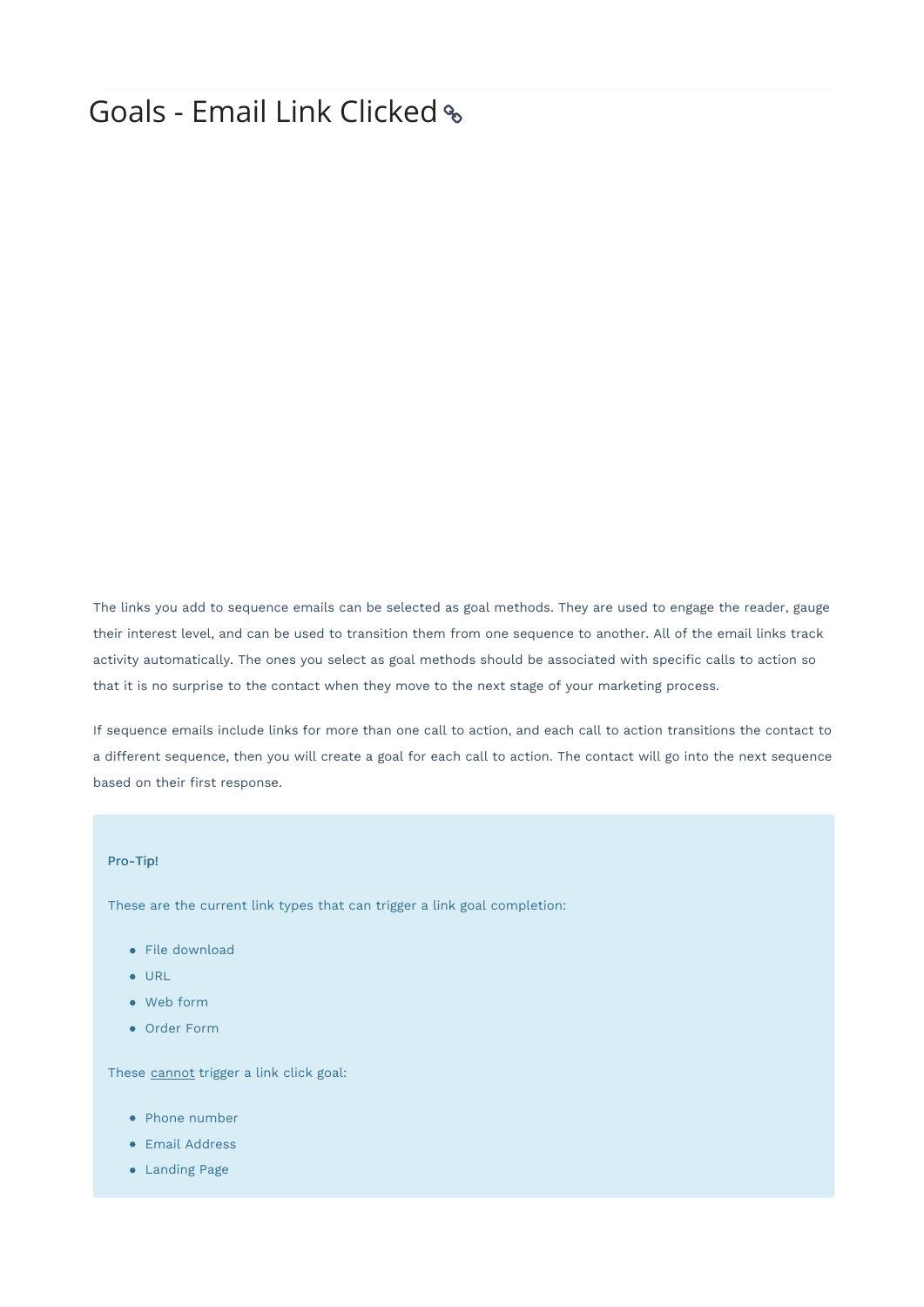## Create a Link clicked goal automation

Important! Before you configure a link goal, you must customize the sequence emails that are designed to achieve the goal and add links to them.



1. Drag an Email Link clicked goal onto the canvas to the right of the sequence containing the email



2. Optional: Double click the name below the icon to name your Email Link Clicked goal.



3. Connect the sequence to the goal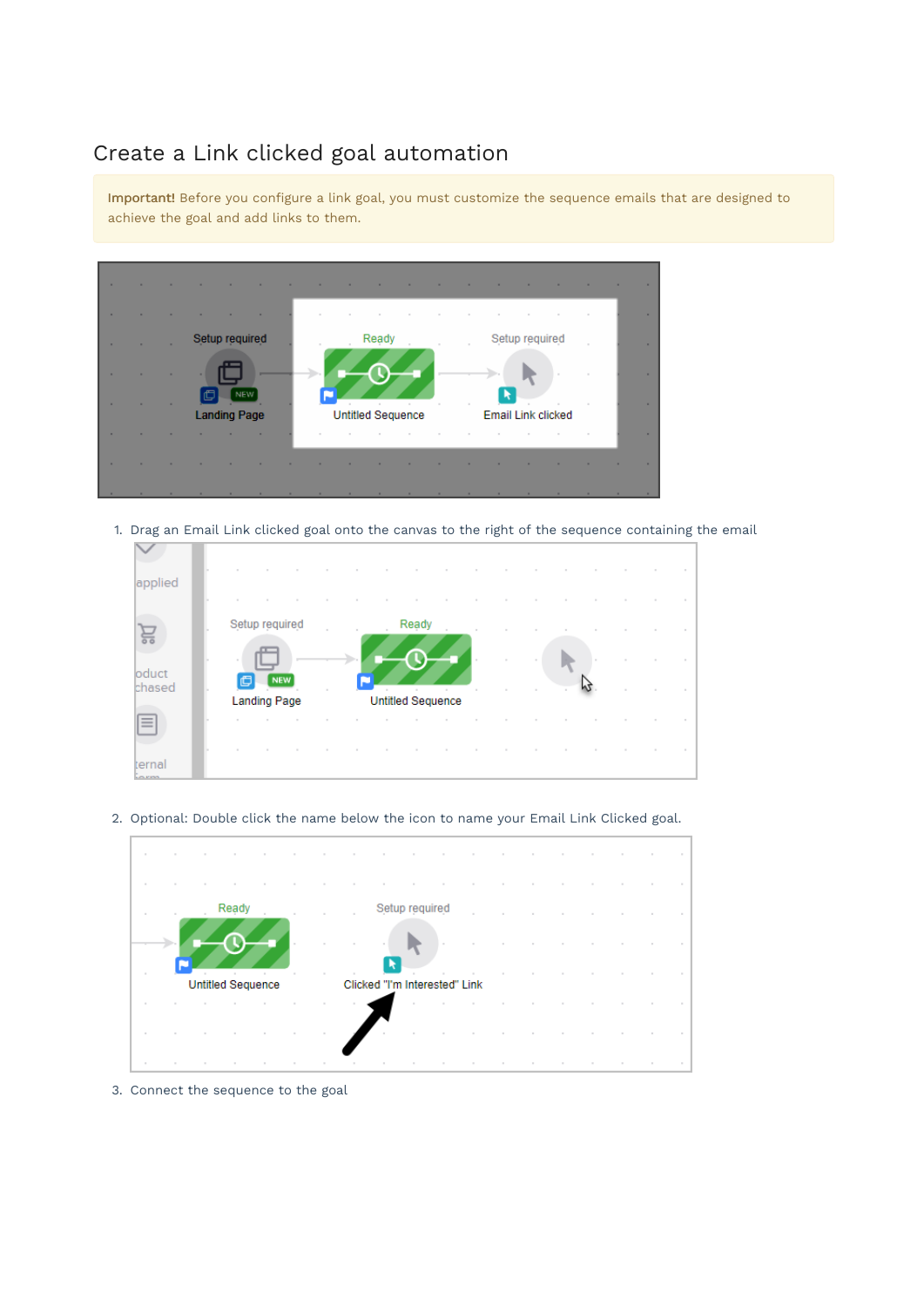| Setup required      |  |                          | Ready |        |        |                               | Setup required |  |  |  |
|---------------------|--|--------------------------|-------|--------|--------|-------------------------------|----------------|--|--|--|
| <b>NEW</b>          |  |                          |       |        |        |                               |                |  |  |  |
| <b>Landing Page</b> |  | <b>Untitled Sequence</b> |       | $\sim$ |        | Clicked "I'm Interested" Link |                |  |  |  |
| $\sim$              |  |                          |       |        | $\sim$ |                               |                |  |  |  |
|                     |  |                          |       |        |        |                               |                |  |  |  |

- 4. Double click on the goal to set it up.
- 5. On the left, you will see a list of the individual emails in the sequences that connect to this goal. Click on the email title to view the message and select the links that satisfy the goal.

| Welcome email                                      |                                                                                                                      |
|----------------------------------------------------|----------------------------------------------------------------------------------------------------------------------|
| <b>Untitled Email</b><br>0 of 2 links are selected |                                                                                                                      |
|                                                    | Month                                                                                                                |
|                                                    | <b>YOUR MOST RECE</b>                                                                                                |
|                                                    | Customize this section by editing the text, addir<br><i>italicize</i> , or create links and bullets, or<br><b>US</b> |

6. Click on the email link(s) that satisfy the goal. You may have multiple links that satisfy the goal.

|  | will satisfy the goal.                                                                                                                                                                                                                                        |
|--|---------------------------------------------------------------------------------------------------------------------------------------------------------------------------------------------------------------------------------------------------------------|
|  | YOUR MOST RECENT BLOG POST TITLE.                                                                                                                                                                                                                             |
|  | Customize this section by editing the text, adding your own copy, using the options above to bold,<br>italicize, or create links and bullets, or $\Box$ use the options in the "Design" pane on the left to<br>change the font styles of your email.          |
|  | Customize this section by $\Box$ editing the text, adding your own copy, using the options above to<br>bold, <i>italicize</i> , or create links and bullets, or use the options in the "Design" panel on the left to<br>change the font styles of your email. |

8. When you are finished selecting links in the first email, proceed to the next one in the list and repeat this process.